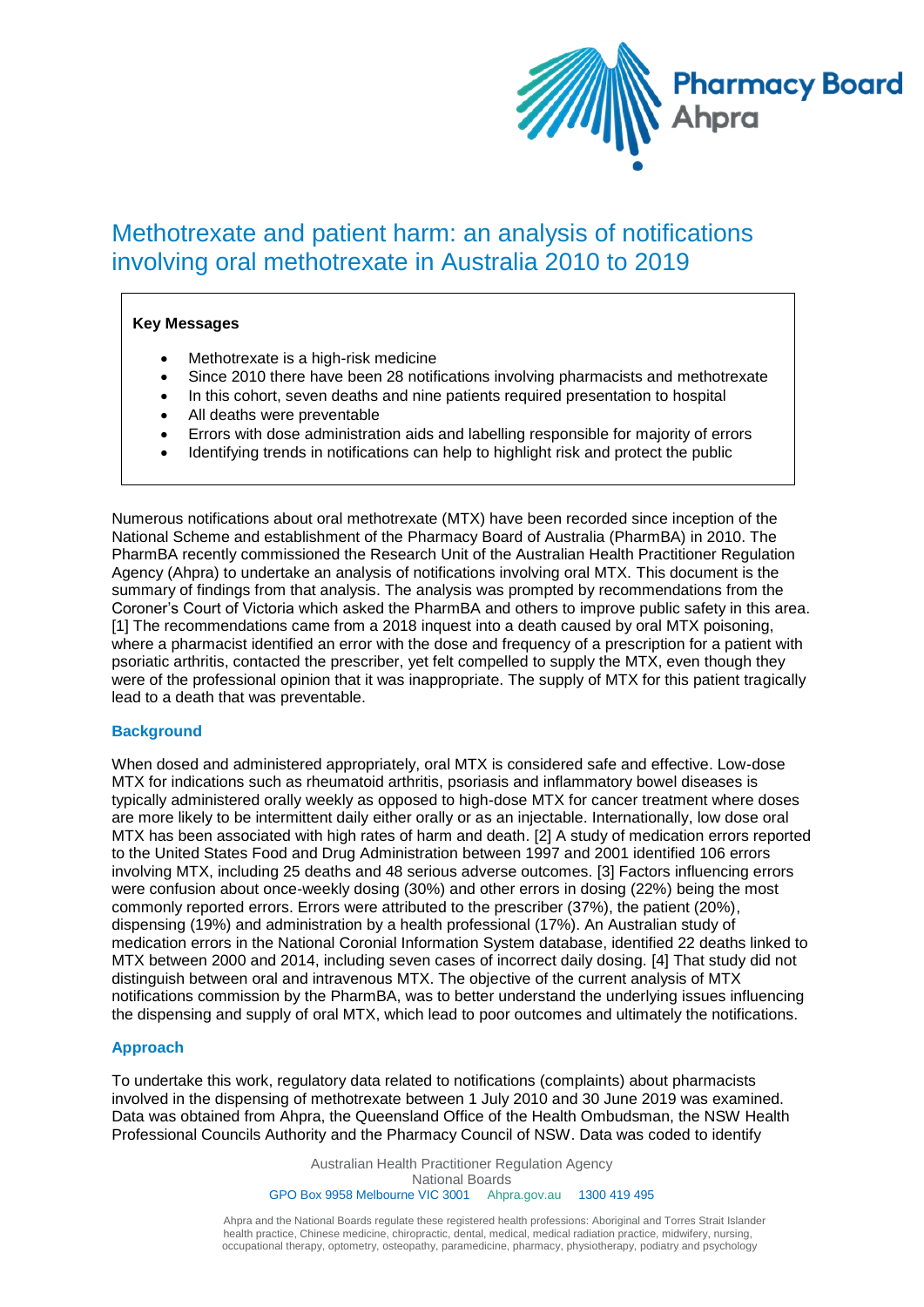various domains such as the underlying issue, levels of harm to the patient, setting and whether the patient died. Patient harm was classified using a modified National Coordinating Council for Medication Error Reporting and Prevention Taxonomy of Medication Errors. [5]

#### **Findings**

From 1 July 2010 to 30 June 2019 there were 28 notifications about 26 pharmacists that covered 23 incidents involving oral MTX across Australia. All notifications were about pharmacists working in community practice. The largest sources of notifications were from patients or patient representatives (50%) and non-treating health practitioners (19%), (Table 1). There were seven (30%) deaths from 23 incidents, and a further nine (39%) patients required attendance or stay in hospital (Table 2). Dosage administration aids (DAAs) being packed with once-daily dosing in error for weekly dosing (54%) as well as problems with labelling (29%) featured prominently. Failing to resolve prescribing MTX errors, dispensing MTX in error and inadequate counselling all featured as underlying issues (Table 3). Many of the labelling errors involved no label on the primary bottle containing MTX, or no directions or wrong direction being provided. A description of each mislabelling is provided in Table 4.

#### **Discussion**

Medicine safety was announced as a *National Health Priority Area* for Australia in 2019. [6] Internationally, this follows the 2017 announcement from the World Health Organization on the *Global Patient Safety Challenge of Medication Without Harm*. [7] Additionally, Ahpra and all National Boards that regulate health practitioners, including the PharmBA, recently received policy directives from The Council of Australian Governments (COAG) Health Council. These directives stating that Ahpra and the National Boards must act in the interests of public protection and patient safety in regulatory decision making. [8] Considerable work goes on in the background to realise these important initiatives and directives, which highlight the importance of medicine safety and strive to limit patient harm from all medicines including oral MTX.

How do these errors, some fatal, continue to persist? It is unlikely because there is a lack of guidance or practice standards. Key documents exist, such as the PharmBA *Guidelines for dispensing of medicines [9], Pharmaceutical Defence Limited (PDL) Guide to good dispensing [10], the Pharmaceutical Society of Australia (PSA) Dispensing practice guidelines [11], and the PSA Guidelines for pharmacists providing dose administration aid service (DAA).* [12] Regarding cytotoxic or hazardous medicines, the PSA DAA guidance advises that clear benefit of patient adherence must be weighed against risks when contemplating packing a cytotoxic agent in a DAA.

The PharmBA has also published case studies involving oral MTX on its website, provided information about the hazard of dispensing MTX in its newsletters and communicated with stakeholders and professional bodies on the topic.

In reviewing these cases, half of all errors involved a failure in packing or checking of DAAs. Pharmacists, including proprietors of pharmacies must ask themselves, what quality control provisions are in place to avoid once-weekly MTX being inadvertently packed once-daily? Oral cytotoxic medicines, including methotrexate, must be packed separately to a patients' other medicines. [13] Consideration must be given to what solutions could mitigate error in this hazardous process.

Labelling is a core professional and legal requirement performed by pharmacists when dispensing medicines. Appropriate labelling of medicines is always important and is even more so for medicines such as MTX with a narrow therapeutic index, which have the possibility to cause lethal toxicity if directions for the patient are absent, ambiguous or incorrect on the primary container. A cytotoxic medication, such as MTX, also requires an ancillary label. [14]

Failure to 'gatekeep' prescription errors was the root cause for two incidents that each led to a Coronial investigation. [1, 15] In both cases, the patient was prescribed and dispensed MTX daily instead of weekly. Pharmacist scope of practice includes denial of supply, if their professional judgment is that the medicine or prescribed dose or frequency is unsafe for the patient, irrespective of instruction from the prescriber to dispense.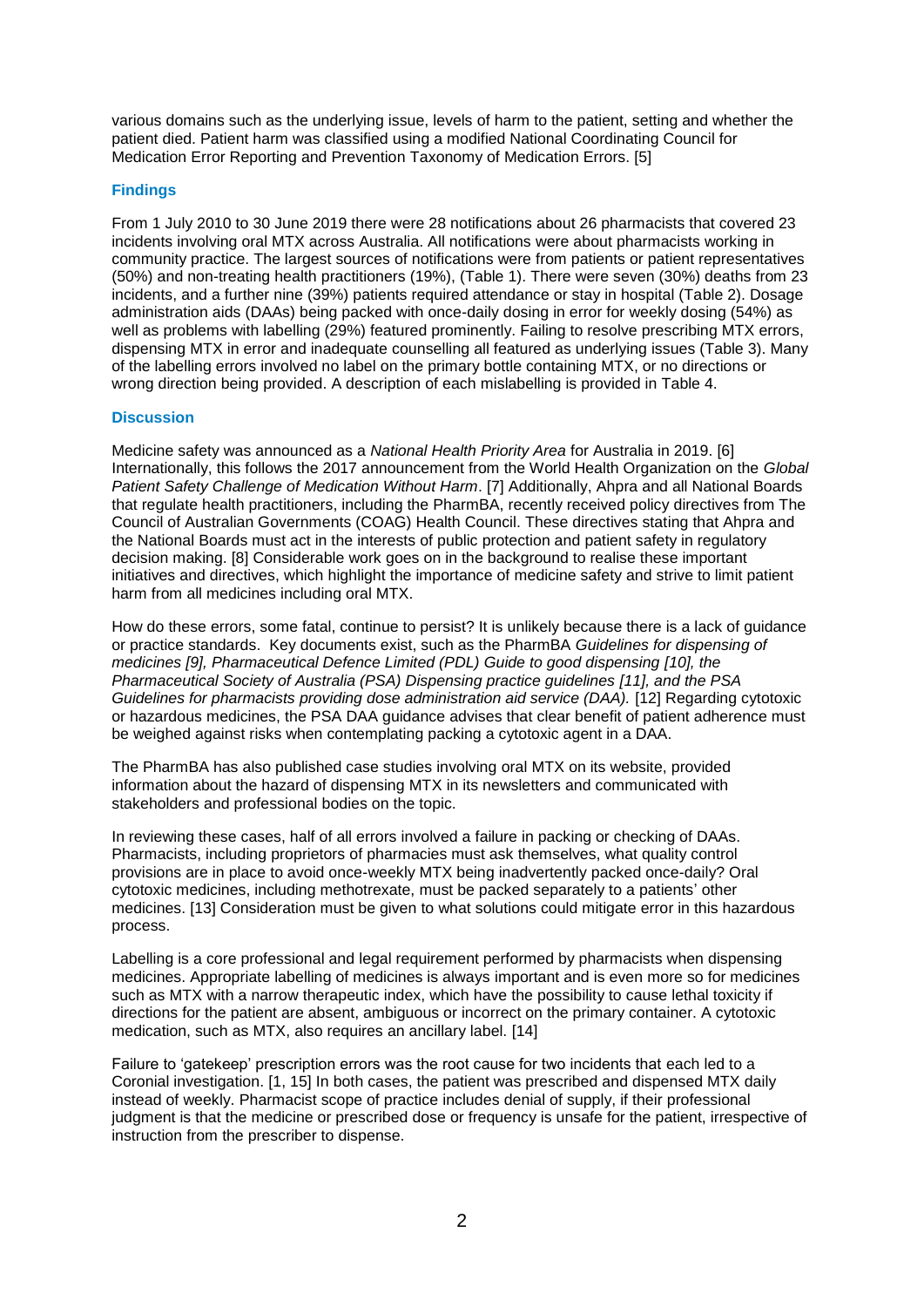The number of notifications about MTX is unlikely to reflect the true extent of errors. The actual number of errors and patient harm from MTX is likely to be considerably more than that reported here. Furthermore, a limitation of this work is that the analysis did not include prescriber errors with oral MTX.

While all notifications were about pharmacists working in community pharmacy, this does not preclude the possibility that errors with oral MTX may have occurred in hospital pharmacies during this period. As hospitals have governance systems for errors and complaints, it is possible complaints would be made to the hospital rather than Ahpra or other jurisdictional regulators and thus not captured in these data. Noteworthy, is that it is commonplace in Australian hospital pharmacies for oral MTX to be stored in a dedicated cytotoxic location of the dispensary, reducing inappropriate drug selection, and also requiring two signing pharmacists to endorse patient supply, to further limit human error. It is possible such measures contributed to the absence of notifications involving hospital pharmacies and may provide insights to limit oral MTX errors in community practice.

### **Conclusion**

It is likely that the extent of harm caused by inappropriate dispensing of oral MTX is greater than that captured by regulatory notifications. This analysis of national data over nearly a ten-year period, identified morbidity and mortality from inappropriate oral MTX dispensing. Incorrect once-daily packing of MTX, rather than weekly packing, was highlighted as a substantial problem, as was incorrect or absent labelling. While the number of notifications involving oral MTX was relatively low, the outcomes were frequently catastrophic. Pharmacists need to ensure their own processes and those of the pharmacy where they are practising support them to exercise their professional responsibilities in the safest way possible.

#### **Acknowledgements**

The Pharmacy Board of Australia wishes to acknowledge the Ahpra Research Unit for undertaking the analysis of notifications involving oral methotrexate. Importantly, we thank the cooperation of Ahpra, the Queensland Office of the Health Ombudsman, the NSW Health Professional Councils Authority and the Pharmacy Council of NSW for providing their data for inclusion in the analysis.

| Source of notification            | <b>Number of MTX</b><br>notifications | <b>Percent of MTX</b><br>notifications |
|-----------------------------------|---------------------------------------|----------------------------------------|
| Patient or patient representative | 14                                    | 50                                     |
| Non-treating practitioner         | 5                                     | 19                                     |
| Hospital/treating practitioner    |                                       | 14                                     |
| Prescriber                        | っ                                     |                                        |
| Government department             | っ                                     |                                        |
| Aged care service                 |                                       |                                        |
|                                   | 28                                    |                                        |

**Table 1: Complainant: source of notifications (1 July 2010 – 30 June 2019)**

### **Table 2: Patient harm for each incident (1 July 2010 – 30 June 2019)**

| <b>Harm</b>                  | MTX-related<br><b>incidents</b> | <b>Percent of MTX-</b><br>related incidents |
|------------------------------|---------------------------------|---------------------------------------------|
| Death                        |                                 | 30.5                                        |
| <b>ICU/CCU</b>               | 2                               | 8.5                                         |
| Hospitalisation general ward |                                 | 17.5                                        |
| Longer hospital stay         |                                 | 4.5                                         |
| Emergency department         | 2                               | 8.5                                         |
| Feeling unwell               |                                 | 4.5                                         |
| None                         | 6                               | 26                                          |
| TOTAL                        | 23                              | 100                                         |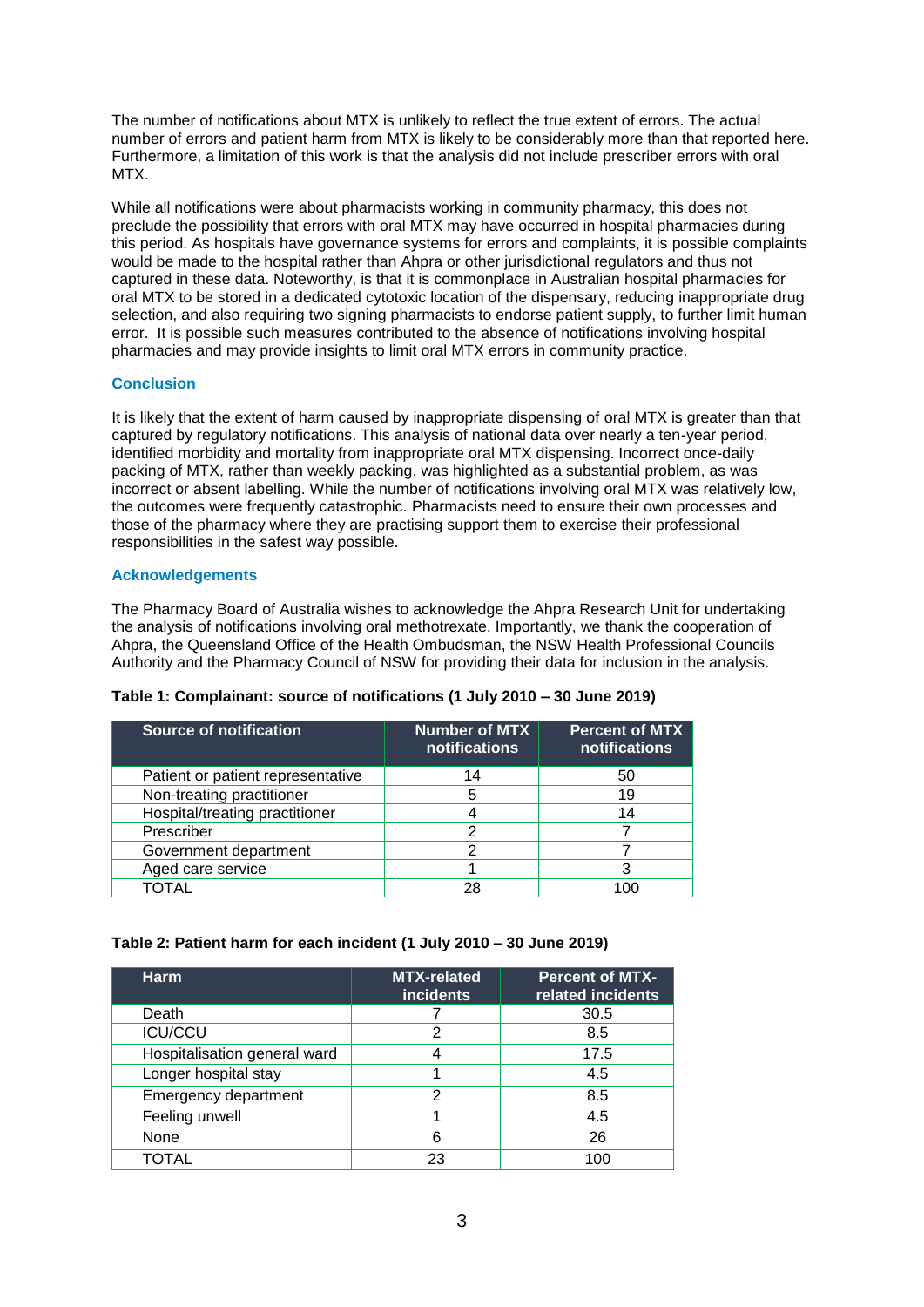# **Table 3: Underlying issue for each MTX-related notification (1 July 2010 – 30 June 2019)**

| <b>Issue</b>                          | <b>MTX-related notifications</b> |     |
|---------------------------------------|----------------------------------|-----|
|                                       | n                                | %   |
| DAA packing-daily, not weekly         | 15                               | 54  |
| Labelling                             | 8                                | 29  |
| Prescribing error -failure to resolve | $\overline{2}$                   | 7   |
| $DAA - other$                         | 1                                | 3.5 |
| Dispensed in error                    | 1                                | 3.5 |
| Inadequate counselling                | 1                                | 3.5 |
| TOTAL                                 | 28                               | 100 |

*DAA: dosage administration aid*

## **Table 4: Labelling errors of dispensed oral MTX (1 July 2010 – 30 June 2019)**

| Case           | <b>Labelling issue</b>                                                                                            |
|----------------|-------------------------------------------------------------------------------------------------------------------|
| 1              | No directions on the label of an old bottle of MTX that the patient<br>decided to resume using after a long break |
| 2              | Bottle labelled 'as directed' - taken daily, not weekly                                                           |
| 3              | Box said 'Take 10 tabs a week' - script was ONE 10 mg<br>tab/week                                                 |
| 4              | Box labelled for wrong patient and MTX bottle labelled correctly                                                  |
| 5              | Wrong patient name and address                                                                                    |
| 6              | Labelled box, not bottle                                                                                          |
| $\overline{7}$ | Wrong label – celecoxib one capsule twice daily                                                                   |
| 8              | Wrong label - folic acid - correct name on outer box, incorrect<br>name on MTX bottle                             |